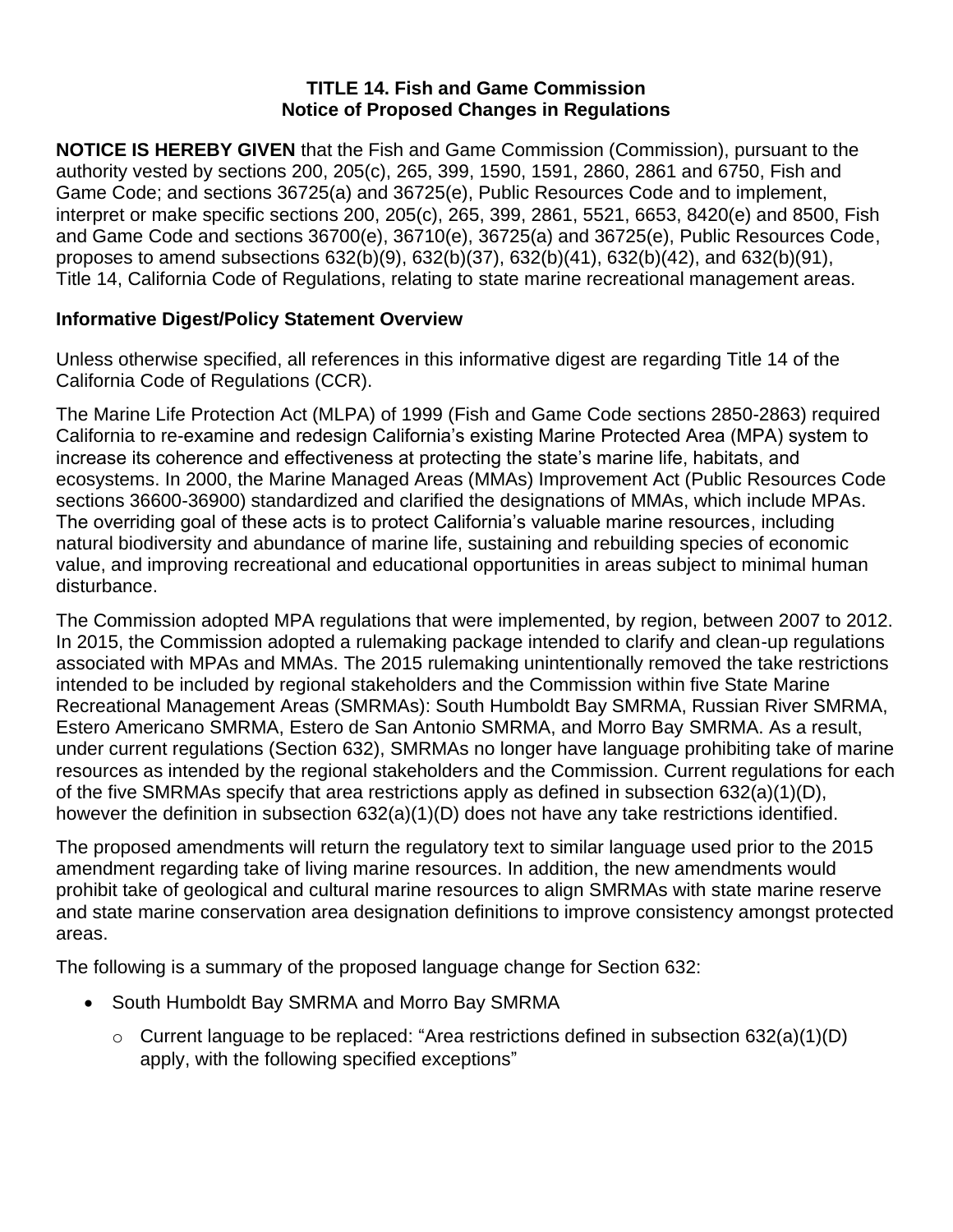- o Proposed language to be used: "Take of all living, geological, or cultural marine resources is prohibited except"
- Russian River SMRMA, Estero Americano SMRMA, and Estero de San Antonio SMRMA
	- $\circ$  Current language to be replaced: "Area restrictions defined in subsection 632(a)(1)(D) apply"
	- o Proposed language to be used: "Take of all living, geological, or cultural marine resources is prohibited"

In addition, subsections 632(b)(9)(B) and (C) are proposed to be renumbered for consistency with other subsections and language in subsection 632(b)(91)(B) concerning the hunting of waterfowl in Morro Bay SMRMA is proposed to be revised for consistency with the language concerning hunting of waterfowl in other MMAs.

## **Benefits of Regulations**

California's MMAs are one of many tools for resource managers to use for protecting, conserving, and managing the state's valuable marine resources. MMAs can offer many benefits, including protecting habitats, species, geological and cultural resources, and water quality; enhancing recreational opportunities; and contributing to the economy through such things as increased tourism. MMAs may also benefit fisheries management by protecting representative habitats and reducing extractive uses [Public Resources Code subdivision 36601(a)(3)]. The primary goal of the proposed regulation amendments is to ensure the five SMRMAs are used to protect and conserve the marine resources within their designated area as intended when they were implemented. Additionally, the proposed amendments to improve consistency of regulatory language will help reduce any confusion about regulations that apply to MMAs.

## **Consistency and Compatibility with Existing Regulations**

The proposed regulations are consistent with regulations concerning sport and commercial fishing found in Title 14, CCR. The State Water Resources Control Board may designate State Water Quality Protection Areas and the State Park and Recreation Commission may designate State Marine Reserves, State Marine Conservation Areas, State Marine Recreational Management Areas, State Marine Parks and State Marine Cultural Preservation Areas; however, only the Commission has authority to regulate commercial and recreational fishing and any other taking of marine species in Marine Managed Areas. Department staff has searched the CCR and has found no other regulations pertaining to authorized activities in marine protected areas and therefore has determined that the proposed amendments are neither inconsistent, nor incompatible, with existing state regulations

# **Public Participation**

**NOTICE IS GIVEN** that any person interested may present statements, orally or in writing, relevant to this action at a webinar/teleconference hearing to be held on Thursday, May 19, 2022 at 8:30 a.m., or as soon thereafter as the matter may be heard. Instructions for participation in the webinar/teleconference hearing will be posted at www.fgc.ca.gov in advance of the meeting or may be obtained by calling 916-653-4899.

**NOTICE IS GIVEN** that any person interested may present statements, orally or in writing, relevant to this action at a hearing to be held in Los Angeles County or Orange County, California, on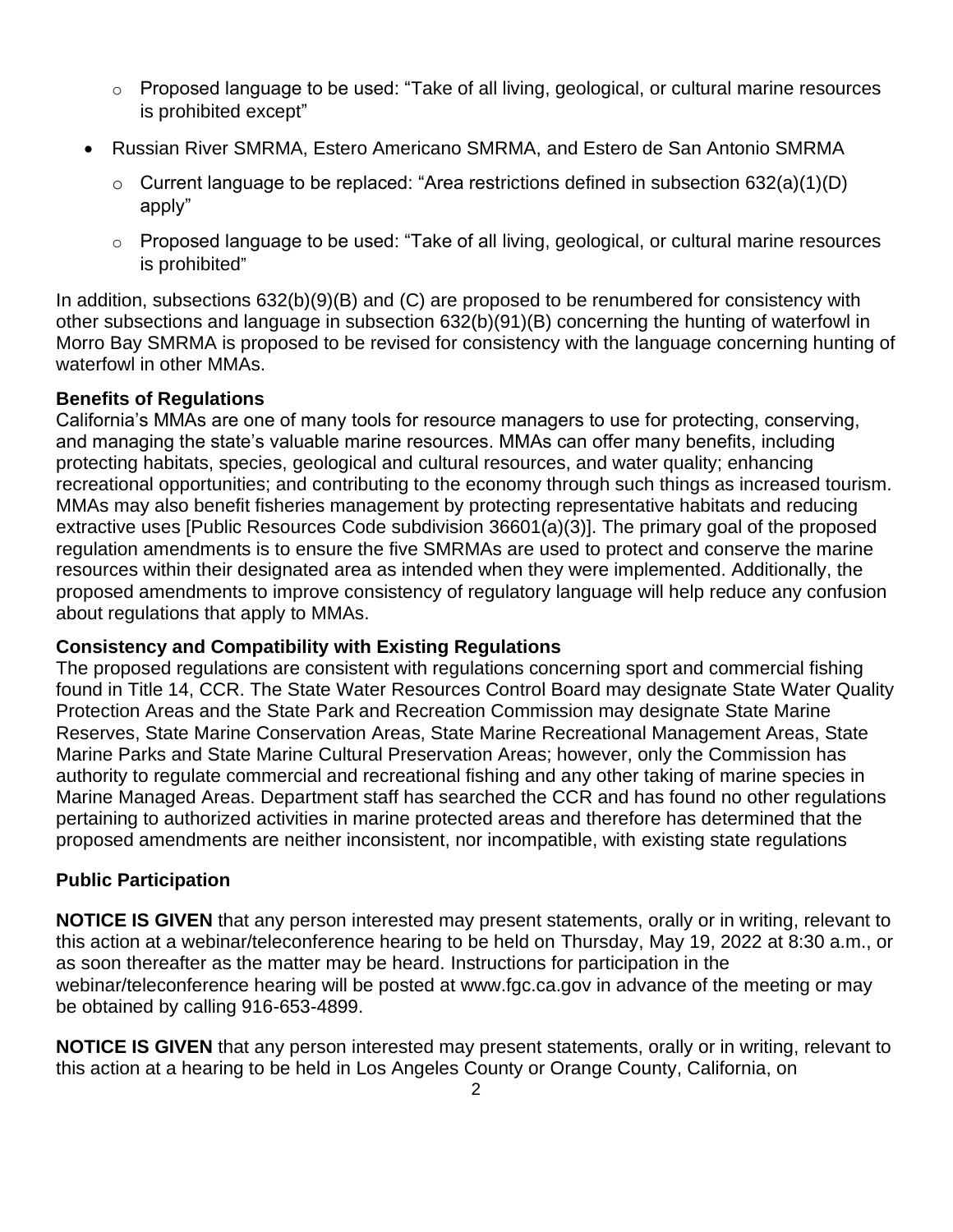Wednesday June 15, 2022 at 8:30 a.m., or as soon thereafter as the matter may be heard. The exact location of this meeting has not yet been determined. As soon as this information is available but not less than thirty days before the hearing, a continuation notice will be sent to interested and affected parties providing the exact location. The continuation notice will also be published in the California Regulatory Notice Register and will be published on the Commission's website. This meeting will also include the opportunity to participate via webinar/teleconference. Instructions for participation in the webinar/teleconference hearing will be posted at www.fgc.ca.gov in advance of the meeting or may be obtained by calling 916-653-4899.

It is requested, but not required, that written comments be submitted on or before June 2, 2022 at the address given below, or by email to [FGC@fgc.ca.gov.](mailto:FGC@dfg.ca.gov) Written comments mailed, or emailed to the Commission office, must be received before 5:00 p.m on June 13, 2022. All comments must be received no later than June 15, 2022, at the hearing in Los Angeles/Orange County, California or during the webinar/teleconference. If you would like copies of any modifications to this proposal, please include your name and mailing address. Mailed comments should be addressed to Fish and Game Commission, PO Box 944209, Sacramento, CA 94244-2090.

### **Availability of Documents**

Copies of the Notice of Proposed Action, the Initial Statement of Reasons, and the text of the regulation in underline and strikeout format can be accessed through the Commission website at [www.fgc.ca.gov.](http://www.fgc.ca.gov/) The regulations as well as all related documents upon which the proposal is based (rulemaking file), are on file and available for public review from the agency representative, Melissa Miller-Henson, Executive Director, Fish and Game Commission, 715 P Street, Box 944209, Sacramento, California 94244-2090, phone (916) 653-4899. Please direct requests for the abovementioned documents and inquiries concerning the regulatory process to Melissa Miller-Henson or Sherrie Fonbuena at [FGC@fgc.ca.gov](mailto:FGC@fgc.ca.gov) or at the preceding address or phone number. **Environmental Scientist, Amanda Van Diggelen, Department of Fish and Wildlife, (562) 522-3901 or R7RegionalMgr@wildlife.ca.gov, has been designated to respond to questions on the substance of the proposed regulations.**

#### **Availability of Modified Text**

If the regulations adopted by the Commission differ from but are sufficiently related to the action proposed, they will be available to the public for at least 15 days prior to the date of adoption. Any person interested may obtain a copy of said regulations prior to the date of adoption by contacting the agency representative named herein.

If the regulatory proposal is adopted, the final statement of reasons may be obtained from the address above when it has been received from the agency program staff.

#### **Impact of Regulatory Action/Results of the Economic Impact Assessment**

The potential for significant statewide adverse economic impacts that might result from the proposed regulatory action has been assessed, and the following initial determinations relative to the required statutory categories have been made: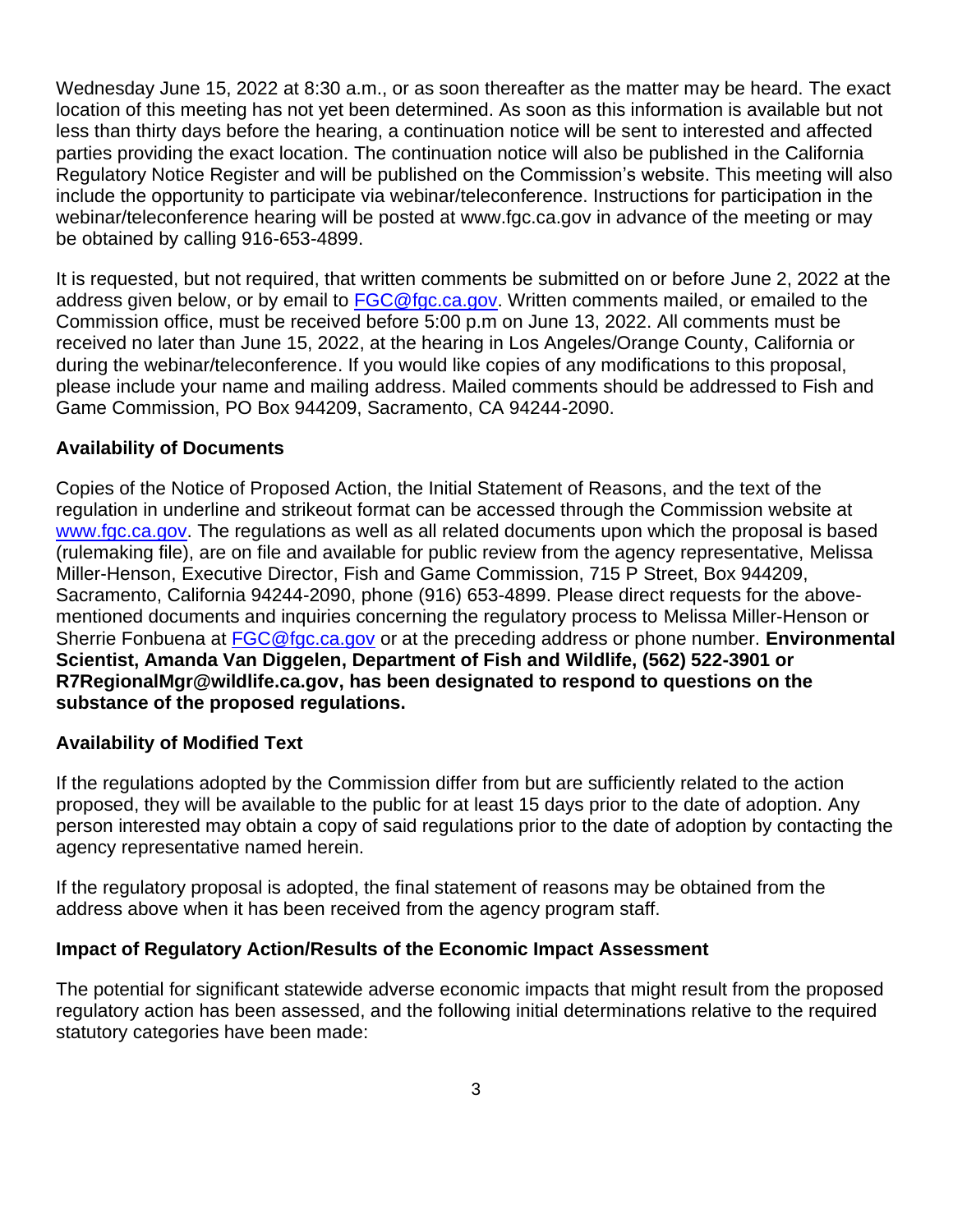(a) Significant Statewide Adverse Economic Impact Directly Affecting Business, Including the Ability of California Businesses to Compete with Businesses in Other States:

The proposed action will not have a significant statewide adverse economic impact directly affecting business, including the ability of California businesses to compete with businesses in other states because the proposed amendments return SMRMAs to their originally intended design and permitted uses that were established during the MLPA planning process. The proposed action is to remedy an inadvertent omission of take restrictions while also adding language regarding take of geologic and cultural resources for consistency with other protected areas which are central to the intent of the SMRMA habitat protection goals that may also be associated with increased recreational activities and tourism.

(b) Impact on the Creation or Elimination of Jobs Within the State, the Creation of New Businesses or the Elimination of Existing Businesses, or the Expansion of Businesses in California; Benefits of the Regulation to the Health and Welfare of California Residents, Worker Safety, and the State's Environment:

The Commission does not anticipate any impacts on creation or elimination of jobs, the creation of new businesses, the elimination of existing businesses or the expansion of businesses in California because the proposed amendments are to return SMRMAs to their originally intended design and permitted uses that were established during the MLPA planning process and to prohibit take of geologic and cultural resources for consistency amongst protected areas.

The Commission does not anticipate any benefits to the health and welfare of California residents or worker safety.

The Commission anticipates benefits to the environment by restoring and adding enhanced protection of marine and estuarine habitats and species within the five areas designated as SMRMAs.

(c) Cost Impacts on a Representative Private Person or Business:

The Commission is not aware of any cost impacts that a representative private person or business would necessarily incur in reasonable compliance with the proposed action.

- (d) Costs or Savings to State Agencies or Costs/Savings in Federal Funding to the State: None.
- (e) Nondiscretionary Costs/Savings to Local Agencies:

None.

(f) Programs Mandated on Local Agencies or School Districts:

None.

(g) Costs Imposed on any Local Agency or School District that is Required to be Reimbursed Under Part 7 (commencing with Section 17500) of Division 4, Government Code:

None.